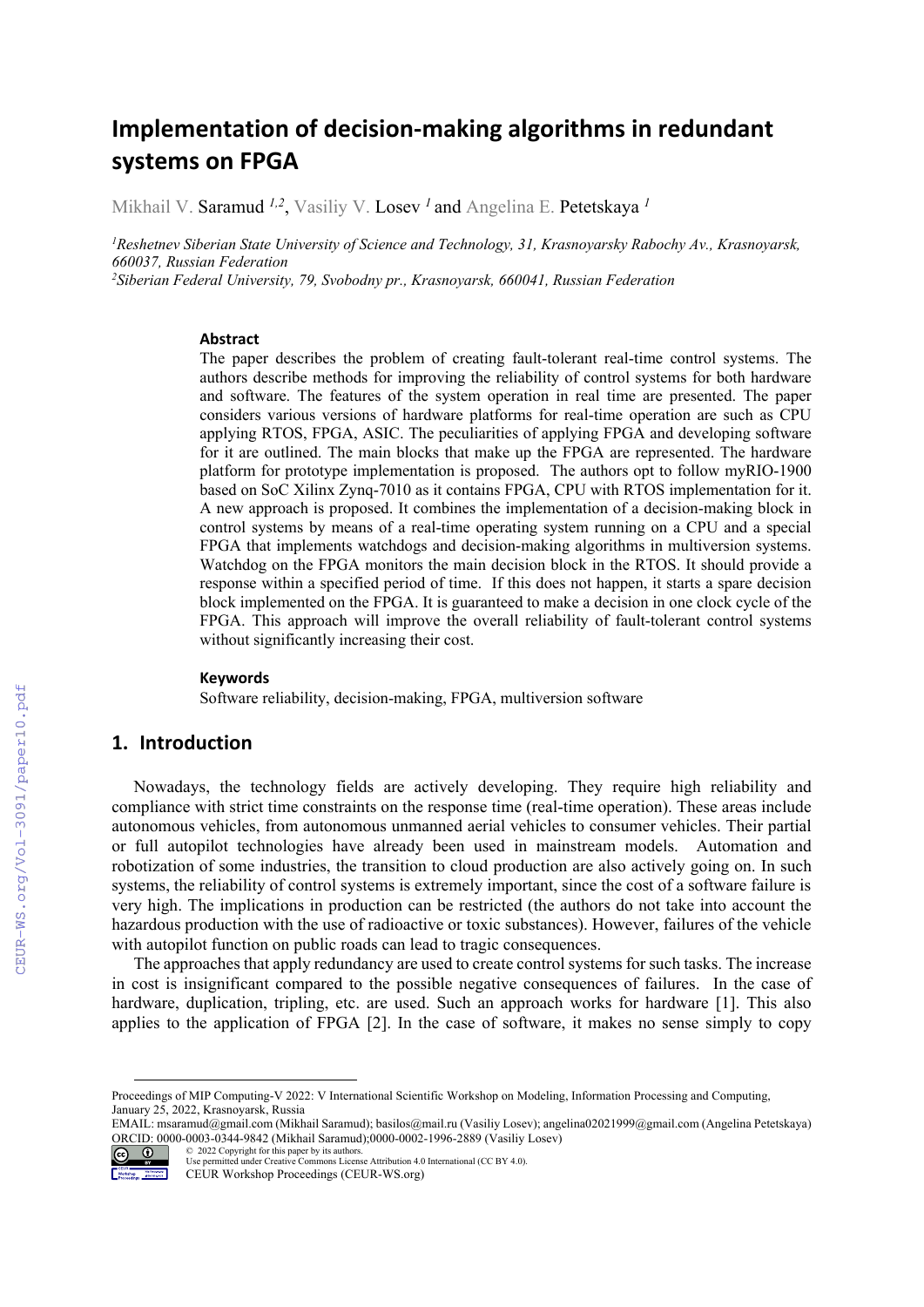programs or their modules. Also, we may copy all errors of all kinds contained in it. So, multiversion programming is used for this problem solving [3].

The functionally equivalent modules are created in developing versions of software modules for a multiversion system. They are modules that perform the same task but are implemented in the most different ways. Ideally, they are performed by different designers, different development tools, in different languages, etc. Such an approach is necessary to eliminate the most dangerous type of errors, i.e., related faults. They are errors that lead to several versions of an incorrect but identical value in the output. The decision-making process concerning the correct answer selection becomes extremely difficult with related faults. The authors proposed to apply "weights" of versions to solve this problem. A type of version depends on the quality of its work and how it is involved in the calculation of weights class when determining the correct output of the system [4].

### **2. Operation in real time**

A response from a subsystem (for example, the appearance of a value at the output) can lead to no less sad consequences than failures and failures for such fault-tolerant systems. Processes that occur both in the controlled system itself and around it proceed continuously. So, it is necessary to respond in a timely manner to the events taking place. Compliance with time delays is an extremely important characteristic for production and autonomous unmanned systems.

How can these delays in the design of control systems be guaranteed? There exist two main ways. The first one is to apply a platform with a general-purpose CPU and special software, i.e., a real-time operating system (RTOS). The second one is to apply specialized solutions on such integrated circuits and FPGA and ASIC.

Consider the advantages and disadvantages of each solution.

The use of a general-purpose processor makes the system more universal and flexible. It is quite simple and quick to develop software in high-level languages for it. Through this approach the authors suppose to apply the existing redundant methods to increase software reliability, including multiversion programming. There exist some compilers and development tools for various programming languages for most hardware platforms (x86, ARM, RISV-V) and RTOS (FreeRTOS [5], LinuxRT [6]. It will implement the necessary diversification in a full way when developing versions of multiversion software. Built-in RTOS tools help provide the necessary delays, prioritize various tasks and ensure secure interaction among them. It also makes development faster and easier.

A significant advantage is the wide distribution of ready-made solutions, not only of the processors themselves, but also of ready-made boards containing memory and all the necessary peripherals. Such solutions today have a low cost. They are available with rather high performance. Another significant advantage is the ability to apply ready-made libraries and solutions, as for example the OpenCV library [7] for machine vision tasks.

The disadvantages are the higher power consumption of the general-purpose CPU and the fact that the RTOS does not guarantee the execution of particular operations for the given period of time, but only monitors it. Moreover, in this approach, a software failure in one of the modules can affect the entire system and lead to its failure, or lead to a lack of response of the system for a certain time. It amounts to a failure for the given period of time.

What is FPGA? FPGA is based on a set of configurable logic blocks Configurable Logic Block (CLB). This is the main element. It can perform one of the basic logic functions or store calculation results in registers (triggers). The function performed by the CLB depends on its commutation, which is set by the cells of the configuration memory Static RAM. In addition to The CLB FPGA also contains such memory blocks as random-access memory (BRAM) and Digital Signal Processor (DSP) blocks. DSP blocks are capable of multiplying and adding 18-bit numbers every clock cycle.

The volume of the circuit depends on the number of CLB blocks in the FPGA, i.e., the complexity of the "program" that it is capable of executing. The number of DSP blocks and BRAM memory blocks also affects the possibility of implementing a particular scheme.

The FPGA development is quite laborious. However, new tools make the development process much easier. There are several types of FPGA development, for example, low level using specialized Verilog or VHDL languages that operate at the register transfer level (RTL). There exist compilers or translators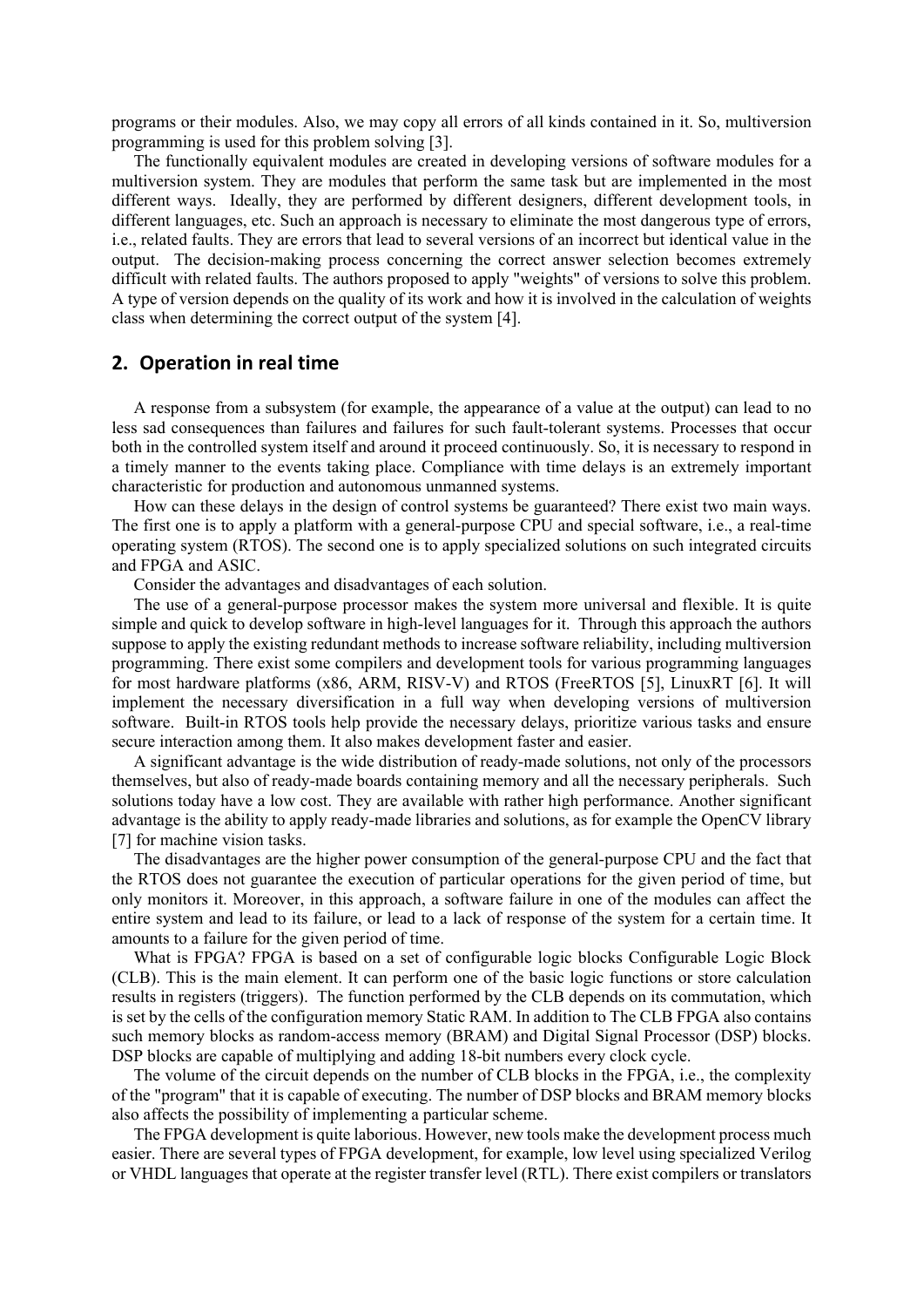with high-level languages like C and  $C + t$  to the RTL level like Vivado HLS. There are also development tools such as LabVIEW from National Instruments for developing in the graphical "G" programming language. There is a LabVIEW FPGA module that helps make developments for FPGA both in the graphical "G" language and in the Hardware Description Language (HDL).

A specific peculiarity is the fact that the FPGA structure help implement a deep neural network circuit that will operate at the clock frequency of the board. This can be extremely useful for tasks such as pattern recognition and other classification tasks.

FPGAs are significantly more energy efficient than CPUs, second only to ASICs. However, it is quite expensive to produce ASICs in single copies. It makes sense either for mass production or with very strict requirements for power consumption. The ASIC scheme tested on the FPGA can be ordered for mass production.

FPGAs retain the advantage of being configurable compared to ASICs.

As a result, the authors can conclude that the FPGA platform is the best fit for the tasks at hand; it can be applied, in particular, to create flight controllers for drones.

#### **3. Development on FPGA**

It is necessary to understand how the development is carried out since the authors are focusing on FPGA in our choice. In fact, a developer creates, not programs the algorithm, because it is not the program code on the central processor that runs, but the logic circuit in the FPGA. A developer creates the FPGA firmware. It is the switching of the necessary blocks that performs all the operations.

Nowadays there are two main manufacturers of FPGAs; they are Xilinx [8] and Intel [9]. The authors consider the solution of Xilinx, since it is a system on a chip (SoC) that includes both an ARM-based CPU and the FPGA itself.

When developing a prototype that implements the proposed approach, it is planned to apply the National Instruments myRIO-1900 controller [10] based on SoC Xilinx Zynq-7010 [11]. This SoC contains a CPU with two CortexA9 cores running at 667MHz and FPGA is operates on 28,000-cell. The peculiarity of this platform is also the ability to develop in the LabVIEW environment. Moreover, the software part will be executed within NI Linux. It can be developed both in the graphical "G" language, and using code inserts of more traditional programming languages within LabVIEW. Also, plug-in libraries can be applied. They can be developed in any programming language applying any development tool. The main point is that it is possible to compile the library for the platform we need, namely Linux ARM.

### **4. Combined approach**

Taking into account the information described earlier, the authors conclude that each platform has its own advantages and disadvantages. The development of classic software for execution on generalpurpose CPUs is much faster and cheaper. A lot of ready-made solutions, templates, libraries are used while the development. However, it is impossible to guarantee 100% neither the absence of possible errors inherent in the developed software, nor the exact response time of the system, even when using RTOS. FPGAs, in turn, are devoid of this drawback, since they are guaranteed to execute the entire logic circuit in a clock cycle and have a stable response time.

The proposed approach is to implement the bulk of the algorithmically complex software in traditional ways, but applying a multiversion approach. The traditional scheme of RTOS operation with the ability to run multi-version software is presented in Figure 1:.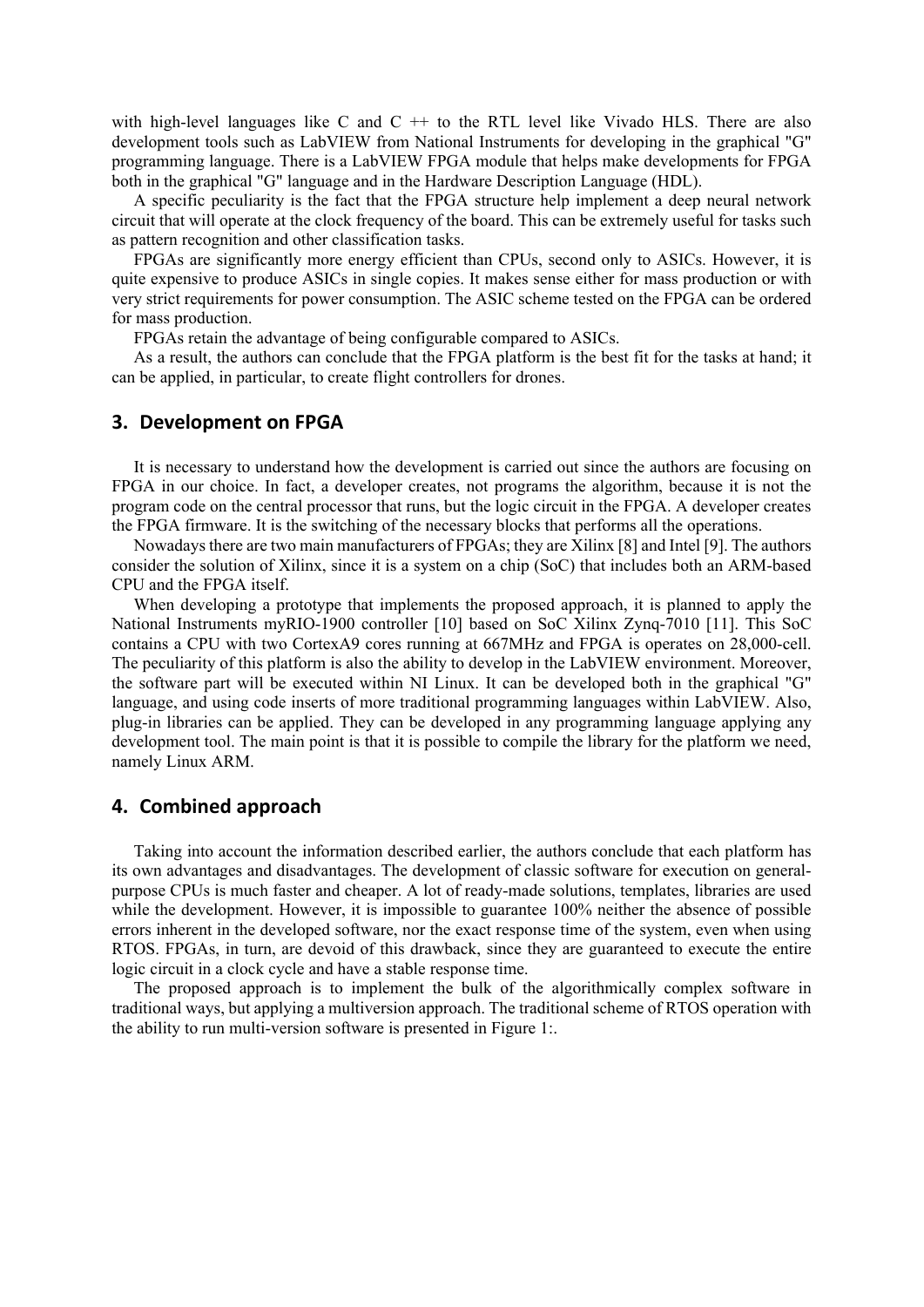

**Figure 1:** Schematic diagram of the multiversion runtime in RTOS

In this system, a decision block has a great influence on the overall reliability of the system. It is responsible for what value will be recognized as correct and will go to the output of the system, as well as for what period of time this will happen. It is necessary to apply the most stable decision-making algorithms in the decision-making block. Also, it is necessary to implement a mechanism that will select a correct answer in the given period of time, even if one or several versions are "late". The decision block is also the place for problems with time delays, since it is influenced by both the time it takes for versions to provide a response and how correctly the operating system's scheduler will work. A scheduler needs to close versions that did not complete their work in the allotted time and transfer control to the decision block so that it can select the correct version from the response pool. However, errors and malfunctions are possible in the work of the decision-making unit itself. The situations are possible when, for a certain set of input data, the decision-making algorithms embedded in the block fail. Other types of errors are also possible, i.e., problems with version data with memory used for the operation of the block, etc.

In order to avoid these problems and "insure" a decision block, implemented as an RTOS stream; a watchdog timer and its own decision block are implemented on the FPGA. The timer continually checks whether the main decision-making unit has provided the required data on time. Suppose it is necessary to provide a system response time of no more than 200ms for a certain operation. 1 clock cycle of FPGA operation takes 20ms. Therefore, if the watchdog timer detects a problem at this clock cycle, the next time it will be possible to start a duplicate decision block on the FPGA itself. In this example, we can set a watchdog timer to 150ms, if after this time the main decision block has not provided the required data, then on the next clock cycle we start the decision block on the FPGA. Thus, it will take no more than 40ms (2 FPGA clock cycles). In this scheme, we guarantee a response time of no more than 190ms. And during normal operation of the system, the main decision block is triggered earlier than 150ms and the watchdog timer does not work. The proposed scheme of work is presented in Figure 2:.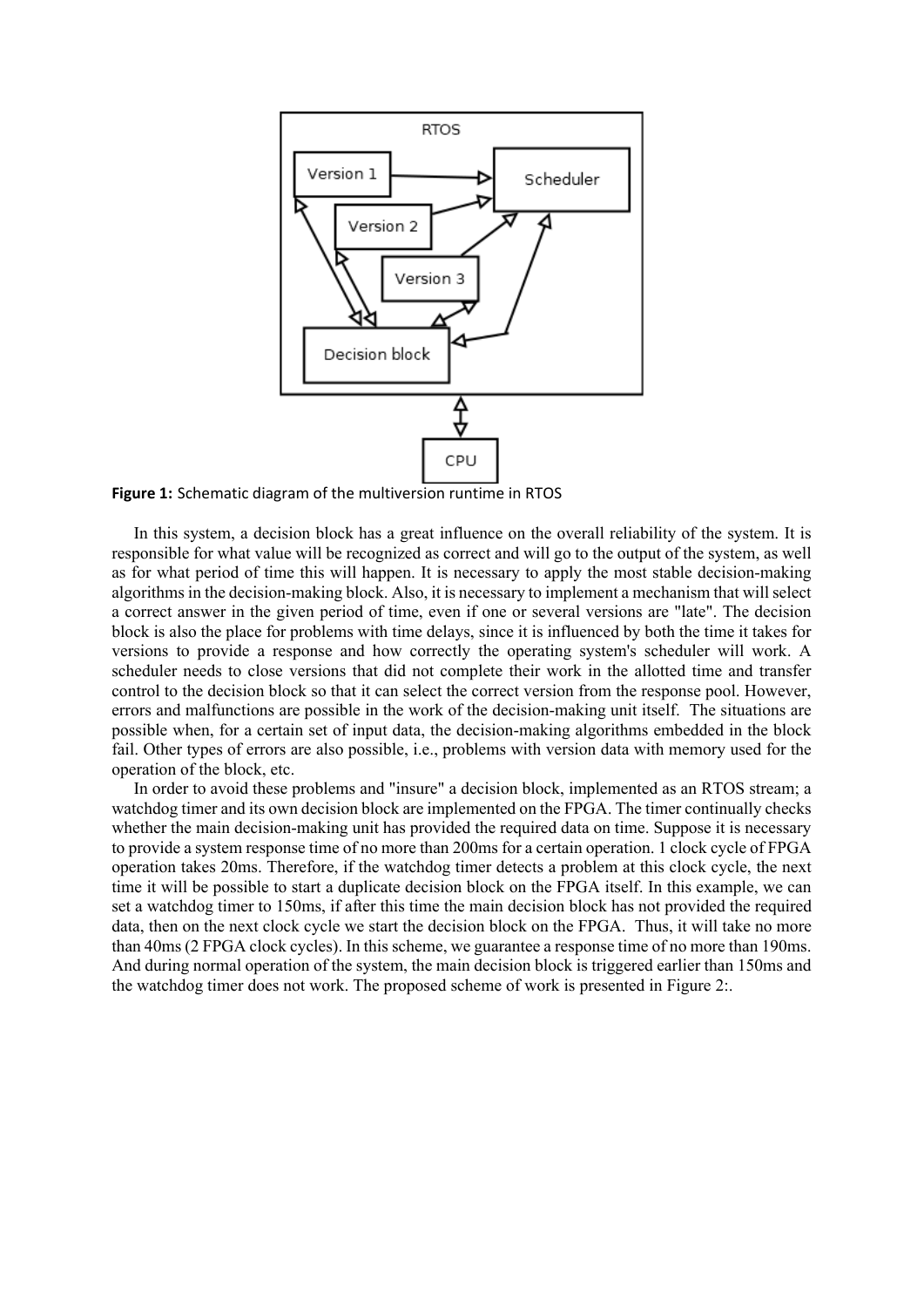

**Figure 2:** Schematic diagram of the combined approach

The presented diagram reflects the principle of the proposed approach. Versions in the course of their operation place data on the clipboard. Both RTOS and FPGA have access to it. The main decisionmaking block also places the results of its operation on the clipboard. The main decision-making block also places the results of its operation on the clipboard. When a task arrives, the RTOS scheduler sets a watchdog timer and does the rest of the normal operation. It puts the input data for the version into the appropriate queues, runs them, runs a decision block, etc. A timer monitors whether one of two events has occurred. It also monitors whether the main decision-making block has correctly completed its work on time, or the time has been over and the main decision-making block for some reason did not have time to finish its operation. In the first case, a timer is removed, in the second case it runs a spare decision block implemented on the FPGA.

### **5. Conclusion**

So far, multiversion programming is one of the most effective approaches to increasing the software reliability. One of the places where failures and delays can occur is a decision block required for this approach to operate. A new approach has been proposed for this problem solving. It supposes the combined implementation of a decision block in control systems by means of a real-time operating system running on a CPU and a special FPGA that implements watchdog and decision-making algorithms in multiversion systems. The watchdog on the FPGA makes sure that the main decisionmaking unit in the RTOS provides an answer within a given time frame. If this does not happen, it runs a spare decision block implemented on the FPGA. It is guaranteed to make a decision in one clock cycle of the FPGA operation.

The proposed approach helps guarantee the specified response time of the system, due to the peculiarities of the FPGA operation. It is important to note that decision-making algorithms can differ significantly in the main block and in the FPGA. The most advanced algorithms should be implemented in the main block. More simple decision-making algorithms can be implemented on the FPGA. The algorithms could be executed in one cycle of its operation. Moreover, various algorithms applied in decision blocks increase the reliability further since the possibility of duplication of an algorithmic error inherent in one of the algorithms is excluded.